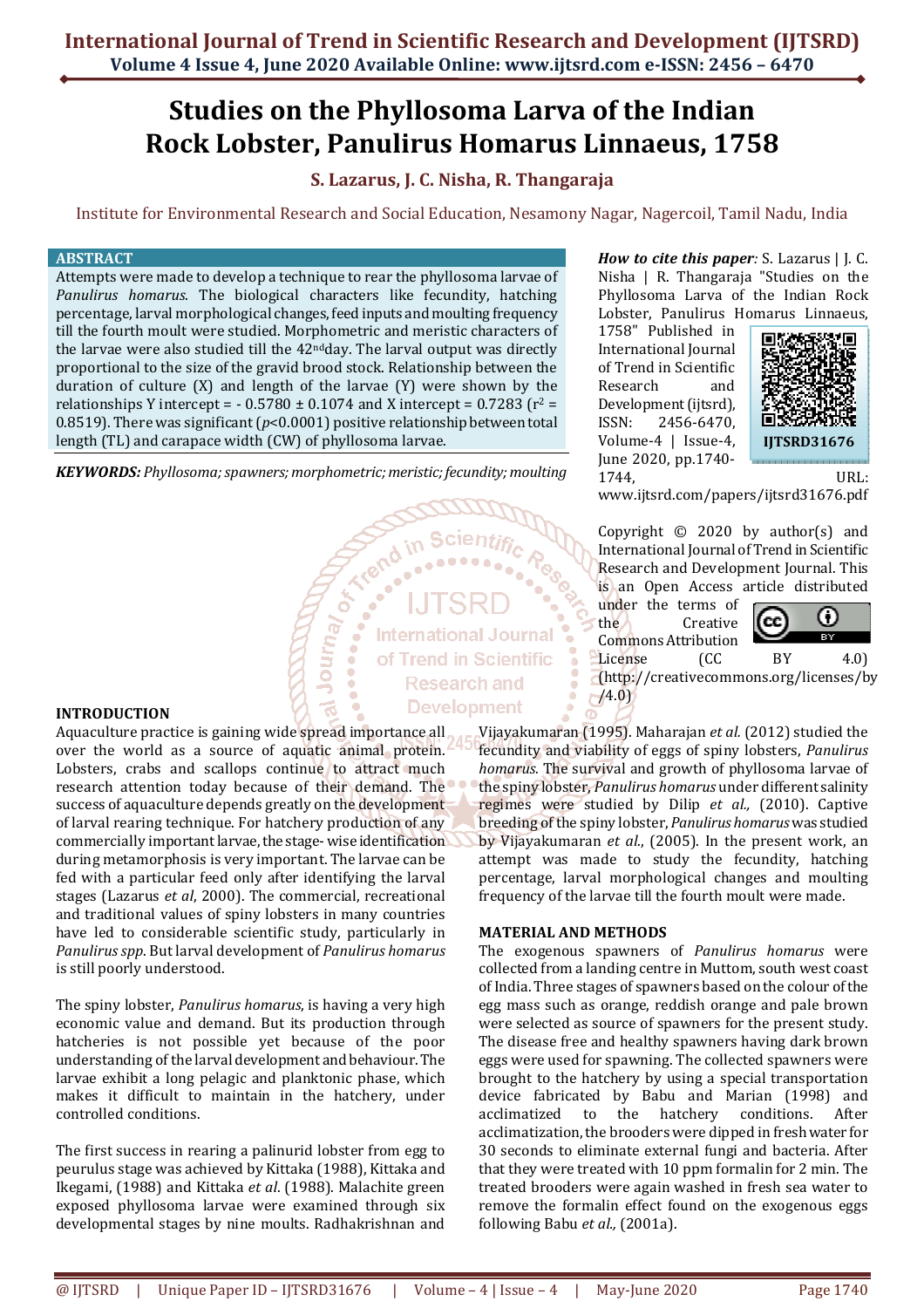The brooders of first two maturation stages, with orange and red coloured eggs, were not stocked in the hatching tank. They were maintained in the maturation tank and fed with clams and muscles and water exchange till the egg reached the third stage (i.e.,) the brown coloured egg stage. The 3rd stage exogenous animal with dark brown eggs obtained both from natural source and maturation tanks were transferred in to the hatching tank for the release of young ones from the eggs. In the maturation tank, the brooders were fed with squid and mussel meat at a rate of 20% body weight and 50% water exchange was carried out daily. The stress during this stage was minimized in order to prevent the premature shedding of eggs.

The hatching was confirmed in the tanks by the vigorous pleopod movements of the mother lobster and following larval release in the hatching tank. The hatched larvae were separated intermittently from the spawning tank and stocked in larval rearing tanks of 200 L capacity at the rate of 10 nos./L stocking density, where the larvae were fed with *Nannochloropsis*, an ultra plankton, at the rate of 1 lakh cells/ml concentration. From the second day onwards, the larvae were fed with newly hatched *Artemia* nauplii and micro algae. The physical parameters maintained during the culture were temperature  $30 \pm 2^{\circ}$  C, salinity  $35^{\circ}/\sim$  dissolved oxygen 5 mg/l and pH 8.0 ± 2 (Lazarus *et al*., 2000).

Following the method of Babu *et al.* (2001a), cradle aeration system was improvised for a homogenized and adequate air supply to the rearing system. About 50-90% of sea water exchange was carried out daily. The morphological changes observed in antennules, antenna, head, eye, eyestalk, I maxilliped, II maxilliped, III maxilliped, I, II, III and IV pereiopod, setae, spines and cephalothorax were observed at using light microscope and all the morphological variations. were drawn using camera lucida. The fecundity, larval moult, growth rate and survival rates were also recorded.

The fecundity was recorded in relation with spawner size. The exogenous spawners of a visually acceptable size were allowed to release their eggs as hatched out larvae. After the release of larvae, both released larvae and unhatched eggs were counted. From the counted value, the total fecundity were calculated. Percentage of survival was calculated on the basis of daily mortality. The growth rate was determined microscopically by measuring the total length (TL) and carapace width (CW) of larvae during every moult.

### **Statistical Analysis:**

Coefficient of regression analysis was performed for total length (CL) and carapace width (CW). Data analysis were based on mean ± SEM. Turkey's Multiple Comparison Test was performed for moulting frequency and fecundity with 95% confidence level. This statistical analysis was performed by using the software Graph Pad Version 4.0.

### **RESULTS**

#### **Metamorphosis Before 1st moult**

In the newly hatched larvae, the head was cone-shaped. The antennules and antennae were uniramous. The eyes were without eyestalk. Mandibles slightly developed. First and second maxillae were seen as rudiments. Second maxilliped was uniramous with 4 segments. First pereiopods were biramous and segmented. Endopod 3 segmented, ends with

long narrow spine, surrounded by a group of 7 small spines. The terminal segment was spiny and the 2<sup>nd</sup> pereiopod rudimentary (Fig. 1).

## **Afer 1st moult**

 Head was slightly narrower at the anterior region and broader at the posterior region. Antennule uniramous, spiny and unsegmented with 3 aesthetases and 2 setae in the terminal region. Antennae uniramous, unsegmented with 2 pairs of setae. Distinct eyestalk was observed. Mandibles slightly developed.  $1^{st}$  and  $2^{nd}$  maxilla were seen rudimentary. 2nd maxilliped uniramous, four segmented. Last segment had 2 setae and third segment had 6 setae. 1st pereiopod biramous, endopod 3 segmented, ends in a long narrow spine, endopod 7 segmented with 6 pairs of plumose setae and the  $4<sup>th</sup>$  pereiopod seen as rudiment (Fig.2).

## **After 2nd moult**

Head, narrow in the anterior region and broader at the posterior region. Antennae and antennules uniramous. Distinct eye stalk. 1st and 2nd maxilla rudiments, mandibles slightly developed. 1st maxilliped uniramous, 2 segmented. Second maxilliped uriramous, 5 segmented and segments had 3 setae. Third segment had 6 setae. First pereiopod biramous, exopod 8 segmented with 7 pairs of plumose setae. Towards the end of the stage, 9 segment and 8 pairs of plumose setae were seen. Fourth pereiopod was rudimentary (Fig. 3).

## **After 3rd moult**

Head, narrower in the anterior region and broader at the posterior region. Antennae and antennules uniramous. Distinct and elongated eye stalk. First and second maxilla and mandibles slightly developed. Second maxilliped uniramous, 5 segmented, last segment had 3 setae and third segment had 6 setae. First pereiopod biramous, exposed, 10 segmented with 9 pairs of plumose setae. Fourth pereiopod slightly developed (Fig.4).

## **After 4th moult**

There was no change in the shape of cephalic shield, antennae and antennules, distinct and elongated eye stalk. 1<sup>st</sup> and 2<sup>nd</sup> maxillae and mandibles slightly developed. First maxillipede 3 segmented, second maxillipede uniramous and 5 segmented, last segment had 3 setae. Third maxillipede bigamous with exopod setae. First and second pereiopods biramous, 7 segmented with 9 pairs of plumose setae in the exopod. Endopod ends with long narrow spine surrounded by a group of small spines. The terminal segment was spiny, and the third periopod was biramous with five pairs of exopod setae. Fourth pereiopod slightly developed and bisegmented (Fig. 5).

## **Growth rate**

The growth parameter of the relationship of total length (TL) and carapace width (CW) of phyllosoma larvae is shown in the Fig. 6. Measurement of total length and carapace width of the larvae was carried out up to 42 days. The newly hatched larvae had a total length and carapace width of 1.3280 ± 0.0360 mm and  $0.6241 \pm 0.0561$  mm respectively. On the  $11<sup>th</sup>$ day, the larval length and width observed were  $1.6144 \pm$ 0.1290 mm and  $0.7960 \pm 0.063$  mm respectively. On 21st day the measured length and width were  $1.7004 \pm 0.0993$ mm and  $0.8266 \pm 0.0450$  mm respectively. On the 31<sup>st</sup> day the standard length and width of the larvae observed were 2.283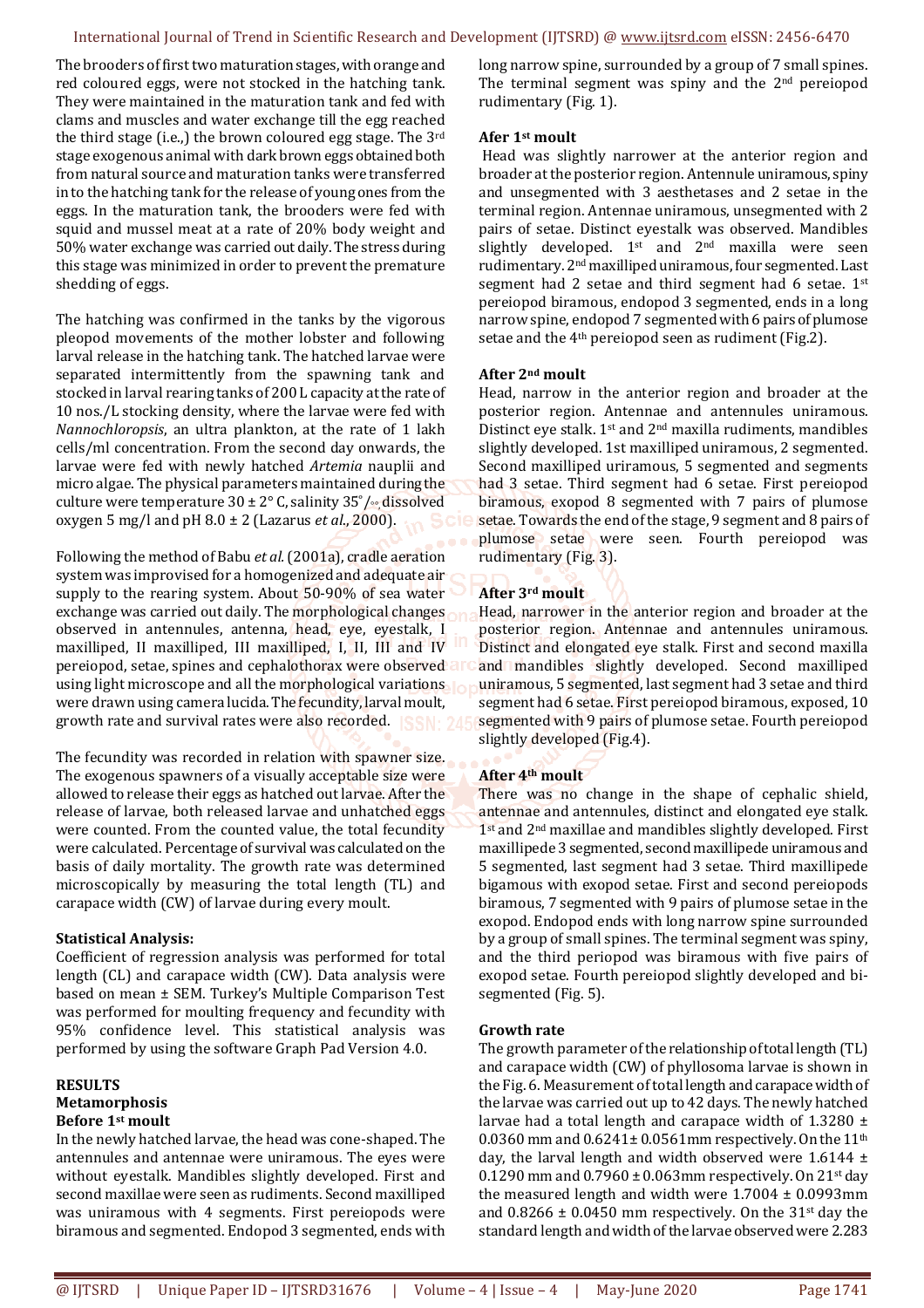### International Journal of Trend in Scientific Research and Development (IJTSRD) @ www.ijtsrd.com eISSN: 2456-6470

 $\pm$  0.0116 mm and 1.0346  $\pm$  0.0565 mm respectively and on the 41<sup>st</sup> day the standard total length and carapace width of the larvae observed were 2.894  $\pm$  0.6210 mm and 2.017  $\pm$ 0.1432 mm respectively (Fig. 6). The slope of the regression data showed positive and highly significant (*p*<0.0001) relationship between total length (TL) and carapace width (CW) of phyllosoma larvae.





**Fig.4. Phyllosoma larva after 3rd moult** 

At – Antenna, An – Antennule, Max I – Maxillipede I, Max II – Maxillipede II, Max III – Maxillipede III, P1 – Pereiopod I, P2 – Pereiopod II, P3 – Pereiopod III, P4 – Pereiopod IV, Ab – Abdomen, CS – Chephalic shield



## **Fig.5. Phyllosoma larva after 4th moult**

At – Antenna, An – Antennule, Max I – Maxillipede I, Max II – Maxillipede II, Max III – Maxillipede III, P1 – Pereiopod I, P2 – Pereiopod II, P3 – Pereiopod III, P4 – Pereiopod IV, Ab – Abdomen, CS – Chephalic shield



**Fig.6. Percentage of growth rate of phyllosoma larvae**   $p < 0.0001$ <sup>\*\*\*</sup> (represents highly significance) done by regression analysis

#### **Percentage of survival**

There was not much mortality up to the first 10 days. For the next 10 days, the survival percentage varied between 8.14 and 5.74. After 20 days, the survival percentage started





**Fig.2. Phyllosoma larva after 1st moult** 

At – Antenna, An – Antennule, Max III – Maxillipede III, P1 – Pereiopod I, P2 – Pereiopod II, P3 – Pereiopod III, P4 – Pereiopod IV, Ab – Abdomen, CS – Chephalic shield, ExB – Exopod budding



**Fig.3. Phyllosoma larva after 2nd moult**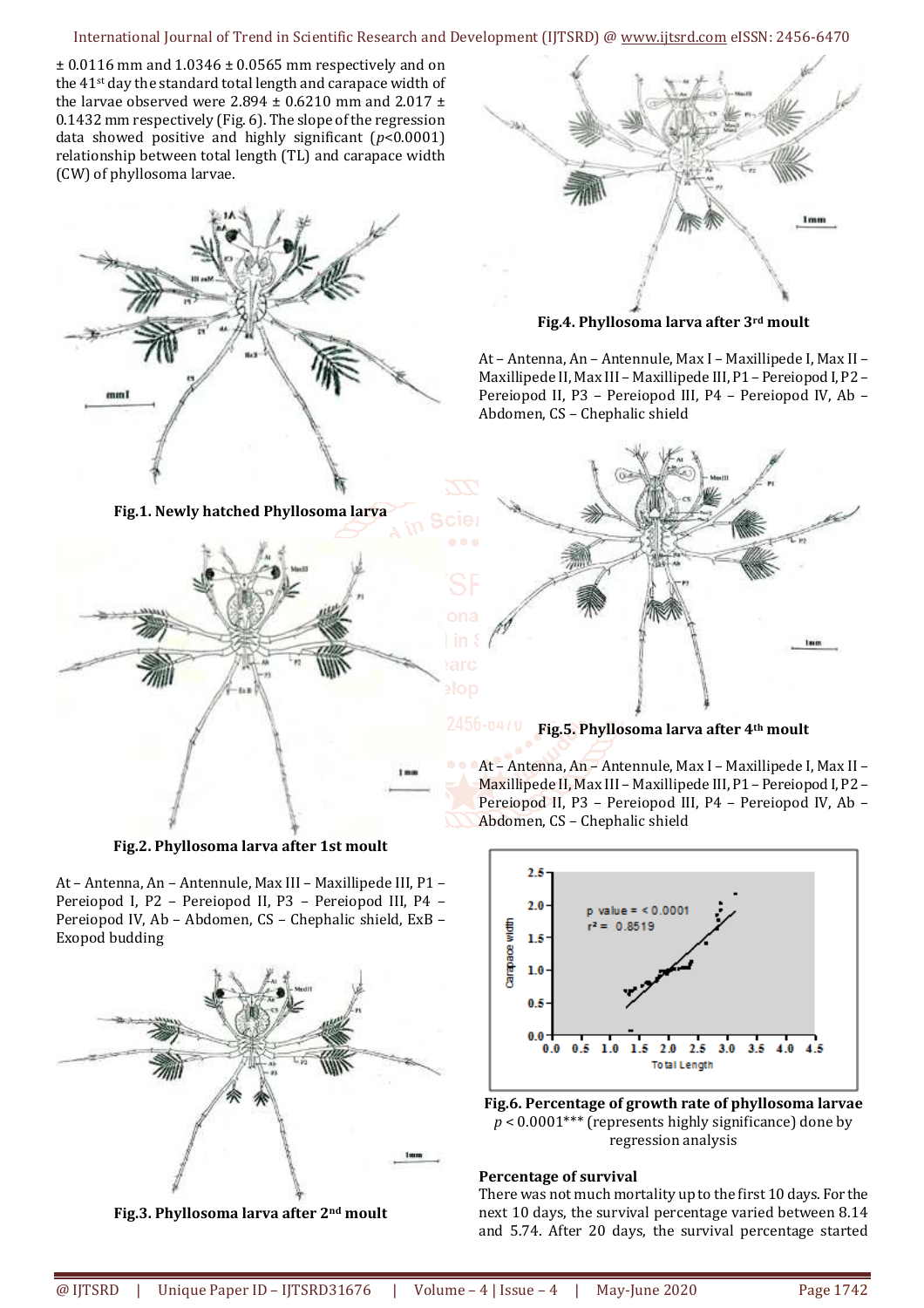declining from 5.39 to 2.67. From  $31<sup>st</sup>$  day onwards, the survival percentage further declined and its was 0.01% on the 42nd day (Fig. 7).



**Fig.7. Percentage of survival of phyllosoma larvae** 

#### **Moulting frequency**

The first moult was observed after  $9.00 \pm 0.57$  days of hatching. The second, third and fourth moultings were observed on the  $19.00 \pm 0.57$ ,  $28.00 \pm 0.57$  and  $41.33 \pm 0.88$ days respectively. There was significant (*p* < 0.001) difference between the days taken for each moult up to fourth (Fig.8).





#### **Fecundity**

Number of larvae increased significantly (*p* < 0.001) with size of the mother lobster (Fig. 9). The spawner of 300gm size yielded 38,046 ± 26.85 larvae and 400 gm size brooder released  $45,027 \pm 20.51$  larvae; the brooder of 550 gm size released 50, 104 ± 57.85 larvae.



n=3, *p* < 0.001\*\* (represents the statistical significance) done by ANOVA, followed by Turkey's multiple comparison tests

#### **DISCUSSION**

When comparing the present result, with Sankolli and Shenoy (1973) findings, the antennule, antennae, mandible, first maxilla, second maxilla and second maxilliped had similar morphological changes. But the following parts observed by them showed variation with the present work. The first maxilliped was undeveloped, the third maxilliped was uniramous, the exopod of first and second periopod had 8 segments and 7 pairs of plumose setae. But in the present study, the larvae exhibit developed first maxilliped and biramous third maxilliped. In the present case, the exopod of first and second pereiopod had 7 segments and 6 pairs of plumose setae each. Again, the present work showed similar morphological changes in the following parts such as eye, eye stalk, antenna, mandible, first maxilla, second maxilliped, and third maxilliped. They observed four apical setae in the second maxilla, but no such setae were observed in the present study. Nine pairs of setae were recorded by them in the first and second pereiopod, but in the present study only 7 pairs of setae were observed.

A study conducted by Radhakrishnan and Vijayakumaran (1993) on phyllosoma larvae of *Panulirus homarus* showed un segmented eye stalk during the first moult. The present study also confirmed their findings. The carapace width observed by them was 0.72 mm and in the present study it was 0.68 mm. The early stages of the *Panulirus echinatus* moulted eight times and morphological changes of each appendage were described Abrunhosa *et al*. (2008). Again a short span study conducted by Radhakrishnan *et al*., (2009) on the survival and growth of phyllosoma larvae of the tropical spiny lobster, *Panulirus homarus* maintained with microalgae *Nannochloropsis salina* culture treatments and without microalgae culture, the author reported that the phyllosoma larvae moulted nine (1- VIII stages) and six times (I – V stages) in the microalgal and non-algal systems, respectively. They found the exopod of fourth pereiopod appeared to become setose in the V stage, the antennule becomes four segmented in the VI stage, 5th periopod appeared as small bud in VII stage, 5th pereiopod budding becomes elongated and formed biramous in stage VIII respectively. At the end, the total length was  $5.25 \pm 0.04$  and carapace width was  $3.75 \pm 0.04$  but at the end of the present study after 4<sup>th</sup> moult, the total length was  $2.89 \pm 0.62$  mm and carapace width was  $2.01 \pm 0.14$  mm respectively and also showed the entire morphological characters of phyllosoma larvae up to 4th moult.

The spawner size also showed direct relationship with nauplii or egg production. The same fact has been observed in *P.monodon* by (Babu *et al.,* 2001b). About 66% of the breeders belonged to the size group of 61-80 mm CL and this is the dominant size group in the fishery as evident from the export of live lobsters. This size group may be contributing more to the reproduction and recruitment in *P. homarus*. This may be due to the deposition of more nutritional reserve in the body or its increased age.

The fast growth and high survival of early stage phyllosoma larvae of *P. homarus* in culture system circulated with *N. salina* and continuous enrichment of *Artemia* by feeding on *N.salina* in the micro-algal system was reported by,